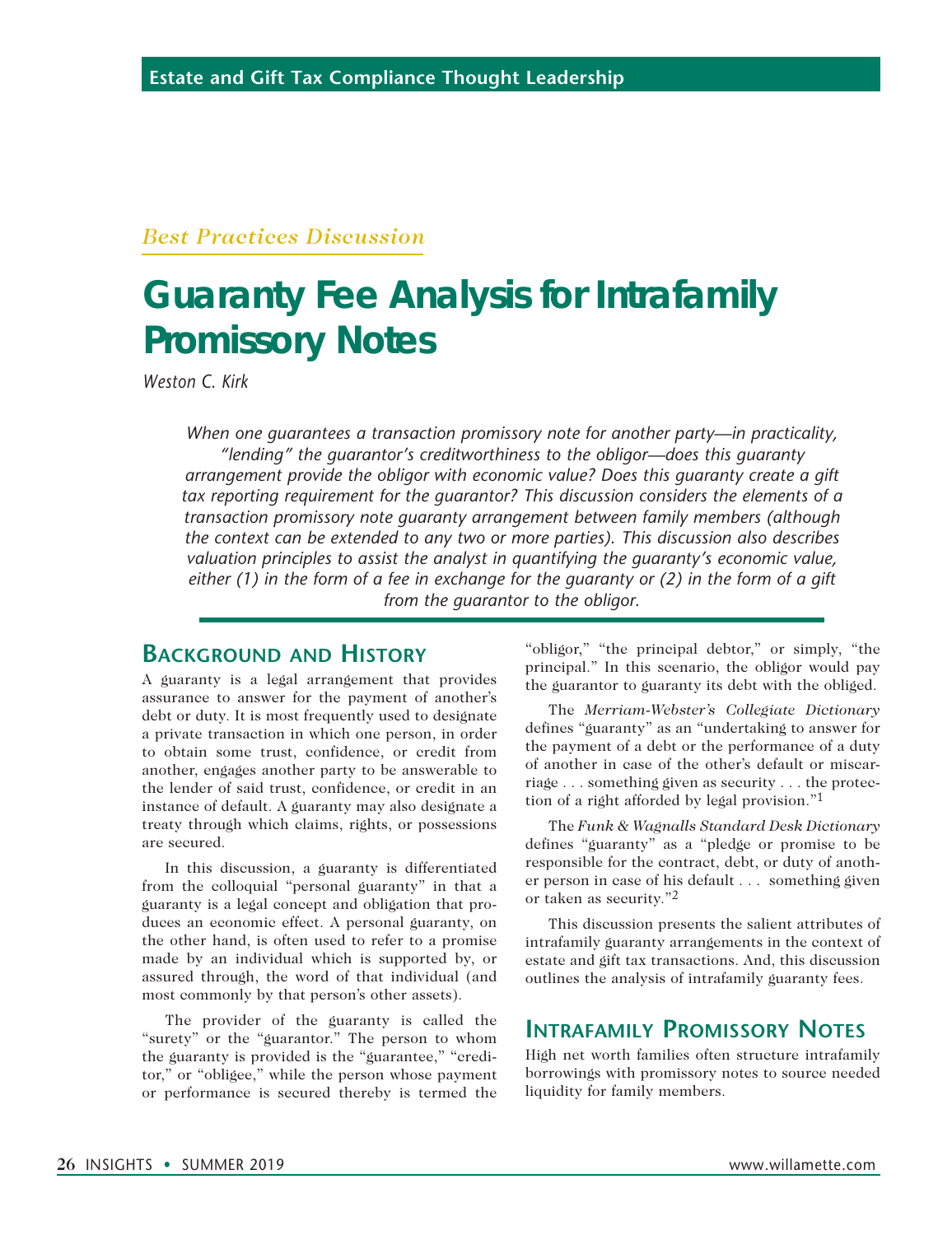A loan and a promissory note are slightly different.

Loan agreements are evidenced by the signing of a loan agreement. A loan agreement is a contract between the lender and the borrower. It sets forth the terms and conditions of the loan and the rights and obligations of both parties.

By contrast, a promissory note is simply a written promise by the borrower to pay a stated amount of principal and interest until a maturity date.

A promissory note is also characterized as a negotiable instrument (as a check, which can be endorsed over to another party). Using a promissory note, instead of a loan agreement, benefits the lender in terms of

liquidity. Because a promissory note can be transferred without the borrower's permission, unless the promissory note restricts a transfer, the lender can transfer ownership of the note.

Like most promissory notes, intrafamily promissory notes have a stated repayment of principal plus interest over a period (or on demand). The payments of both interest and principal can occur together or separately on a daily, weekly, monthly, quarterly, or annual basis; at maturity; or some variety thereof.

Although not always the case, most intrafamily notes have a stated interest rate of the applicable federal rate ("AFR").

AFRs are calculated based upon the "outstanding marketable obligations of the United States."3 As such, AFRs are typically lower than the rates of interest commercially available to borrowers, even those with excellent credit.

When an original promissory note is issued at the prevailing AFR, the loan is deemed to have provided for adequate interest. Provided that the transfer is a bona fide sale for full and adequate consideration, a promissory note issued at the AFR does not bear a gift tax consequence because the note was not a below-market loan.4

## **Intrafamily Promissory Note Guaranties**

Each guaranty arrangement is unique. Generally, no two guaranty arrangements are the same—time



changes, the underlying assets change, the amounts

Most intrafamily guaranties tend to utilize a generic "rule of thumb" fee of 1 percent of the note principal being secured. This may be accurate in some cases, but not accurate in all cases. As guaranties on complex assets held by and financed among family members become more sophisticated and controversial, especially in the consideration of the Internal Revenue Service (the "Service"), perhaps these unique guaranty arrangements should be valued as part of the transaction process.

Some attorneys have indicated that the rise of intrafamily promissory note guaranties was spurred by the meeting notes of Martin M. Shenkman, Esq., of Shenkman Law, from the Heckerling Institute conference in 2017 during the afternoon session on sophisticated estate plans by presenters John W. Porter, Esq., of Baker Botts and S. Stacy Eastland of Goldman, Sachs & Co.

In the Shenkman notes, Mr. Shenkman suggests that for trusts established for the child, as beneficiary, to purchase limited partnership interests from parent for a note, the trust should, at least, have the ability to pay the note. Otherwise, there could be a concern that the parent had a deemed retained interest. Shenkman suggests that a general rule of thumb should be 10:1 debt to equity in the trust.

In lieu of a seed gift (or other assets held by the trust), Shenkman suggests that some practitioners may instead "seed" the trust by a guaranty, typically a guaranty of 10 percent of the note. Furthermore,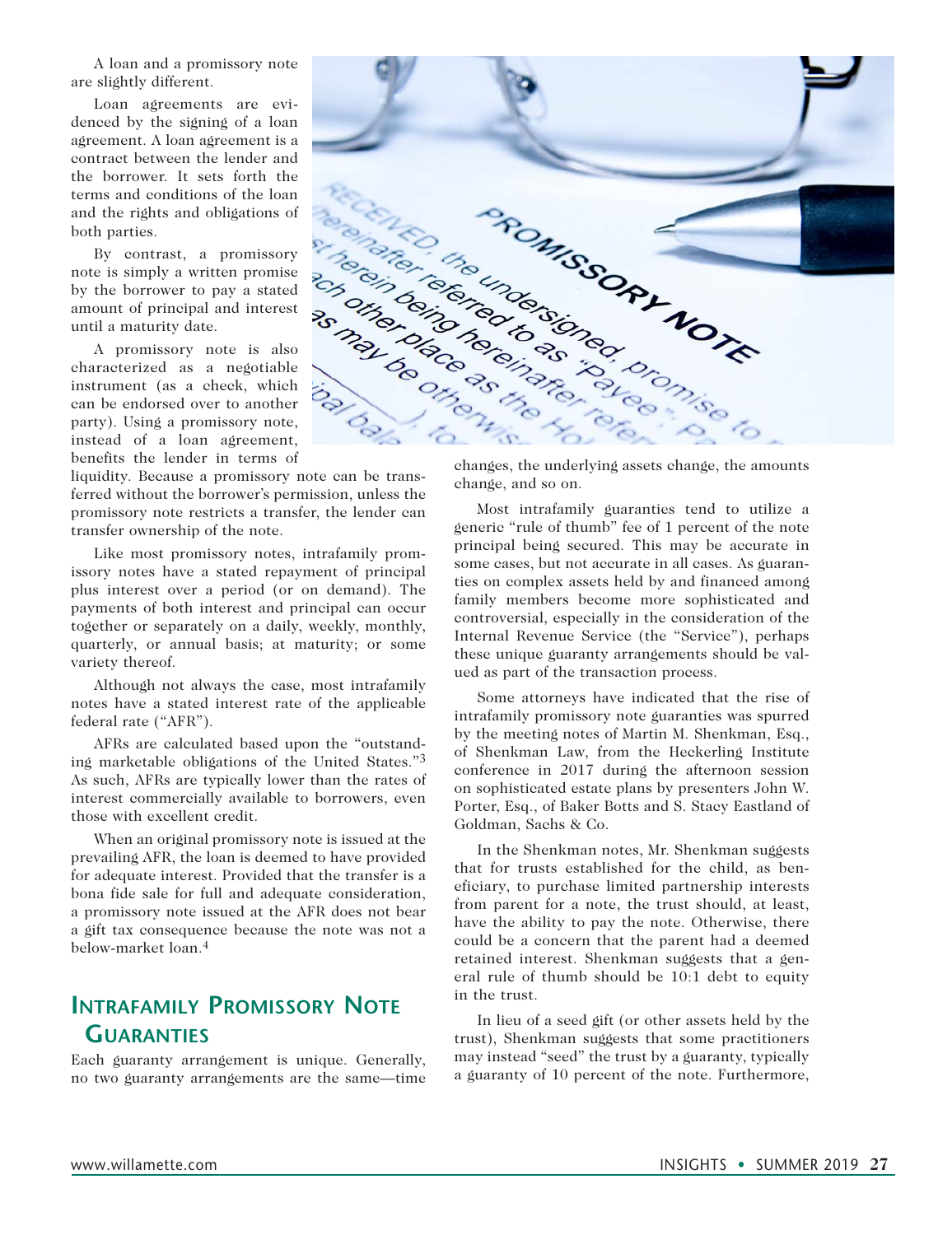he adds that for a guaranty to provide substance to the transaction, there should be an ability for the guarantor to pay, and that a guaranty fee should be paid by the trust to the guarantor.5

Carrying forward this hypothetical example, a child's trust purchases limited partnership interests from the parent for a note. The lender (parent) may request that the borrower (child's trust) have "seed funding" of 10 percent of the value of the note. Perhaps, a grandparent can provide a guaranty to a parent for 10 percent of the note held by a child's trust during the note's existence.

When the borrower (child's trust) is unable to make principal and/or interest payments on the note (and all other avenues of repayment, including the liquidation of the limited partnership interests initially acquired), the guarantor (grandparent) would pay the lender (parent) up to 10 percent of the note principal amount.

For the guaranty to have any value, the trust would need to be creditworthy and the only way for the trust (in this case) to be creditworthy, assuming the trust has no other assets of significant value, is if the limited partnership interests generate annual distributions and capital appreciation during the holding period (or life of the note/guaranty).

During the holding period, if the limited partnership interests generate annual distributions and capital appreciation, then the seller will not need to exercise the guaranty.

If this financial arrangement provides the comfort the seller demands (i.e., a guaranty of the first default not to exceed 10 percent of the note initial principal), then the seller should require the trust to directly enter into the financial arrangement. Without creditworthiness better than the trusts, there is no reason for the grandfather to be involved in this guaranty.

The guaranty fee is often intended to cover the period through the maturity date of the underlying debt. However, guaranty fees can take all shapes and sizes.

For example, a guaranty could only be provided for a short period of time (and not the entire duration of the note). Alternatively, there could be two guarantors, wherein one guarantees the first portion of the default amount and another guarantor guarantees the second portion of the default amount.

An exhaustive list of elements that make each guaranty unique, and the factors that affect the fair market value (or economic value) of guaranty fees are as follows:

- 1. Note terms and conditions
- 2. Guaranty terms and conditions
- 3. Time of the guaranty (e.g., the maturity date of the note)
- 4. Amount of the guaranty
- 5. Stop loss of the guaranty (if any)
- 6. Terms of the guaranty agreement
- 7. Process of when the guarantor must pay
- 8. Ability for the guarantor to hedge the borrower's risk
- 9. Current value of borrower's assets/equity
- 10. Types of assets held as collateral under the note
- 11. Ability/expectation of future values of the assets held by the borrower
- 12. Ability of the borrower's assets to generate income (by virtue of distributions or liquidity events) for interest and principal payments
- 13. Volatility of the borrower's assets (current, prospective)—individually and collectively
- 14. Ability of the borrower to pay the note
- 15. Nature of payments (e.g., balloon note with one payment of principal and interest, or equal annual payments)
- 16. Prepayment plan (if any)
- 17. Timing of principal payments and interest accruement

Often there is a requirement of prior recourse against the borrower in guaranty arrangements. That is because the guaranty is often structured as a guaranty of collection—and not as a guaranty of payment.

The obligations of the guarantor are often further conditioned and contingent upon events taking place, such as the following:

- 1. The receipt by the guarantor of written notice from seller of seller's commencement of actions diligently to pursue collection of the obligations from the borrower
- 2. The seller's actual commencement of and diligent pursuit in good faith for remedies to collect the obligations under the note
- 3. The failure of seller to collect any part of the obligations being guaranteed after the attempt to collect
- 4. A detailed notice from seller to the guarantor of the amount of the obligations remaining outstanding after the attempt to collect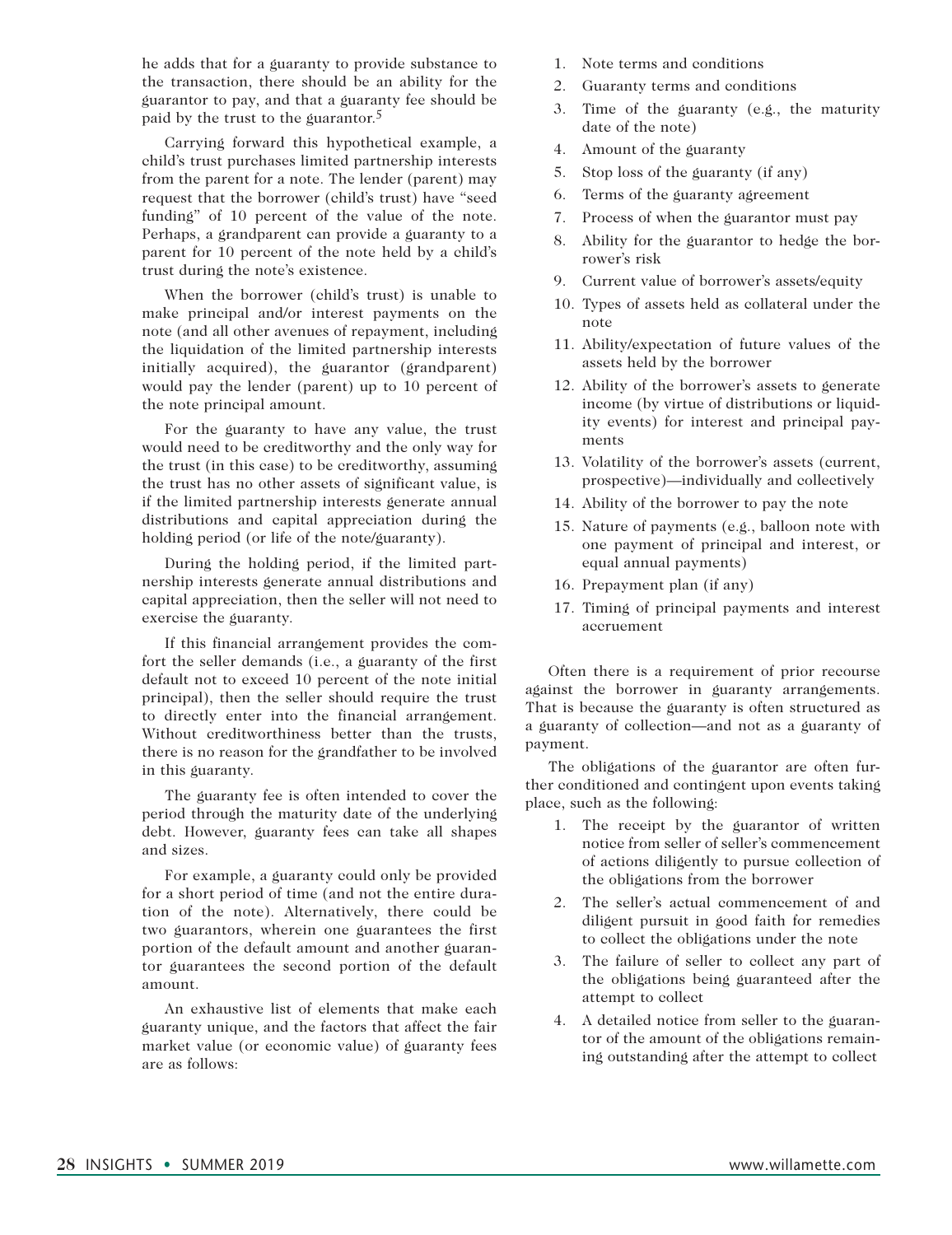Furthermore, the guaranty fee agreement will often outline various covenants for the borrower and the guarantor to comply with. These covenants may include, but are not limited to, the following:

- 1. Buy and sell investment assets only in bona fide sales for full and adequate consideration
- 2. Not permit any material part of such guarantor's assets to be levied upon under any legal process
- 3. Not transfer all or any material part of such guarantor's assets (or, in the case of a guarantor that is a trust, not distribute any part of the principal of such trust)

or engage in any other activity to the extent that such transfer (or distribution) or other activity would impair the ability of such guarantor to make any payment when due under the guaranty

- 4. Comply with all applicable federal, state, and local laws
- 5. Pay all taxes to the extent payable by such guarantor accruing after the date first set forth in the guaranty

# **Analysis of Intrafamily Guaranty Fees**

In the example illustrated above, the child's trust will need to compensate the grandparent for the guaranty of up to 10 percent of the loan between the child's trust and the parent. Again, the parent (within the perspective of an arm's-length transaction) may (and in this hypothetical case will) require the child's trust to seek a guarantor for the loan used to acquire a limited partnership interests in the family limited partnership.

That is because, in this case, the child's trust has no other assets to act as collateral to the note principal and interest payments.

The analyst will be asked to value the guaranty fee to be paid by the child's trust to the grandparent in order for the grandparent to adopt the risk of potentially paying up to 10 percent of the note principal if the child's trust defaults. This 10 percent portion of the note principal being guaranteed



is known as the "value at risk" or the "maximum guaranty amount."

Important considerations to understand when estimating the economic value of guaranty fees (oftentimes under the definition of fair market value) include the following:

- 1. Guarantors receive premiums to assume the value at risk if the borrower defaults on any of the payment obligations to the seller.
- 2. Guarantors maximum upside is the premium received from the borrower.
- 3. Guarantors are liable if the borrower defaults on any payment to the debtor at any time through the maturity date of the debt.
- 4. The borrower is in default if it is unable to timely make the annual interest payments at the stipulated interest rate or payment of the principal balance due, with any unpaid accrued interest, upon the note's maturity dates.
- 5. If the assets held by the borrower decrease in value below the note balance (with accrued interest), the guarantors may ultimately become liable for payments to the seller up to the maximum guaranty amount.

The analyst will consider which valuation methods under the three generally accepted property valuation approaches may be best to apply in the guaranty fee analysis. These three property valuation approaches are the market approach, the income approach, and the cost approach.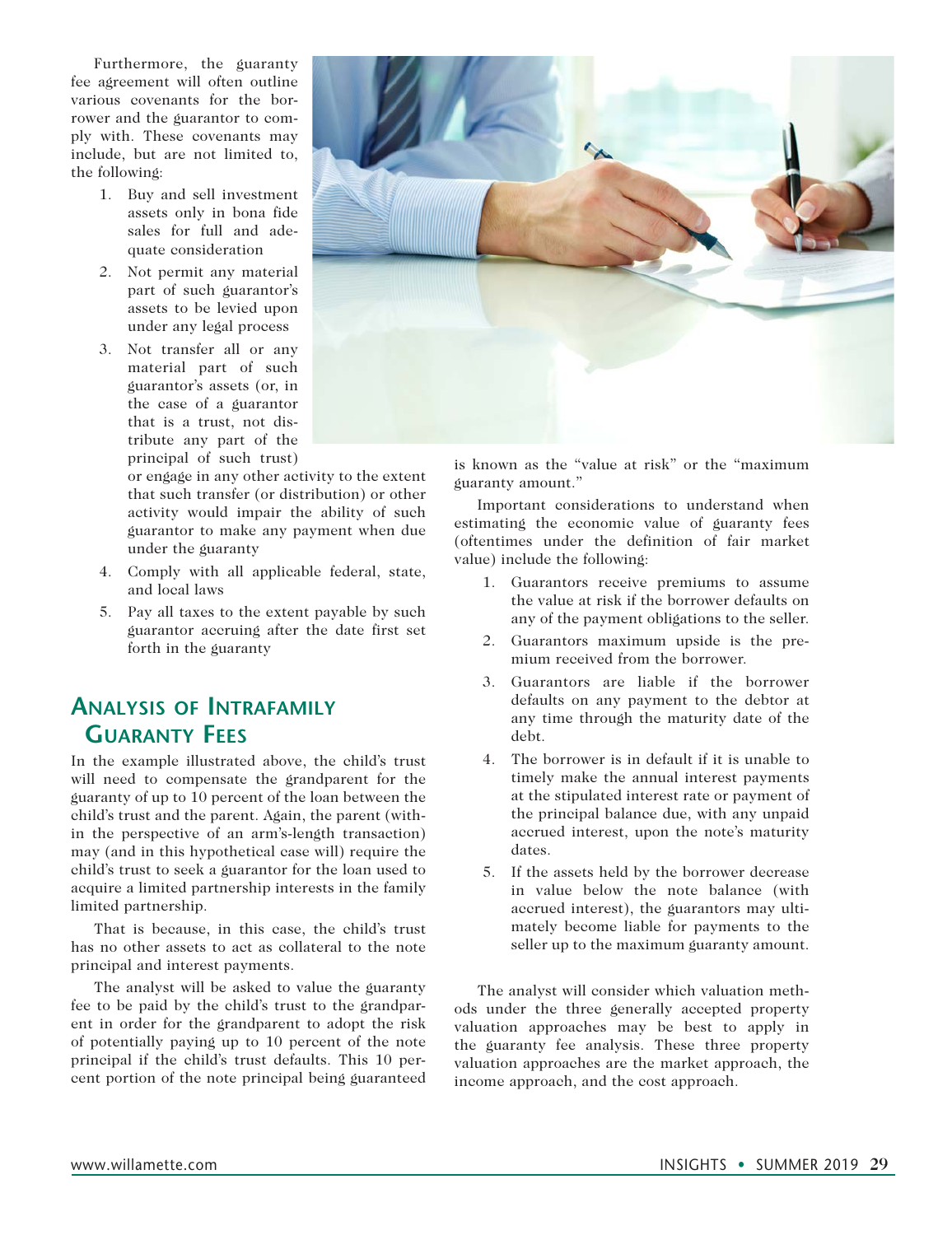The market approach may be the best approach to apply in most guaranty fee analyses to estimate the value of the guaranty fee by virtue of applying a put option model.

In the hypothetical case illustration, the factors above most closely resemble the economic elements which are best captured by a put option arrangement modeled by applying an option pricing model ("OPM"). Additionally, the unique factors of an effective "stop loss" for the guarantor of 10 percent of the note principal, such as in the hypothetical case, may be measured by a bull put option spread OPM.

A bull put spread is an option trading strategy that assumes the underlying asset will go up moderately in the near future. The trader sells a put option in the money (receiving a premium) and buys a put option out of the money (paying a smaller premium). The strategy has a maximum profit of the net premium received less commissions paid (in this case, the fees paid to arrange the guaranty fees have already been borne by both parties and are excluded from consideration in this analysis).

The maximum profit is achieved when the price of the underlying asset closes at or above the strike price of the short put (the put purchased in the money).

An example of a bull put spread profit or loss diagram is presented in Figure 1 in this discussion.<sup>6</sup>

An option is a financial derivative that represents a contract sold by one party (the option writer) to another party (the option holder). The contract offers the buyer the right, but not the obligation, to buy (call) or sell (put) a security or other financial asset at an agreed-upon price (the strike price) during a certain period of time or on a specific date (exercise date).

A put option gives the option holder the right to sell a security at a certain price on or before the exercise date. In that way, the put option buyer (the option holder) expects the underlying security to decrease in value. If the security price decreases, the option buyer (who holds the option) will be able to buy the security at the market price (the lower price) and put the share to the option seller (the option writer) for the strike price (which is above the current market price).

The premium exchanged for this type of contract represents the maximum upside for the put option writer. The seller of this option is betting that the security does not fall below the strike price. To the put option buyer, the premium paid for this option is his or her maximum loss.

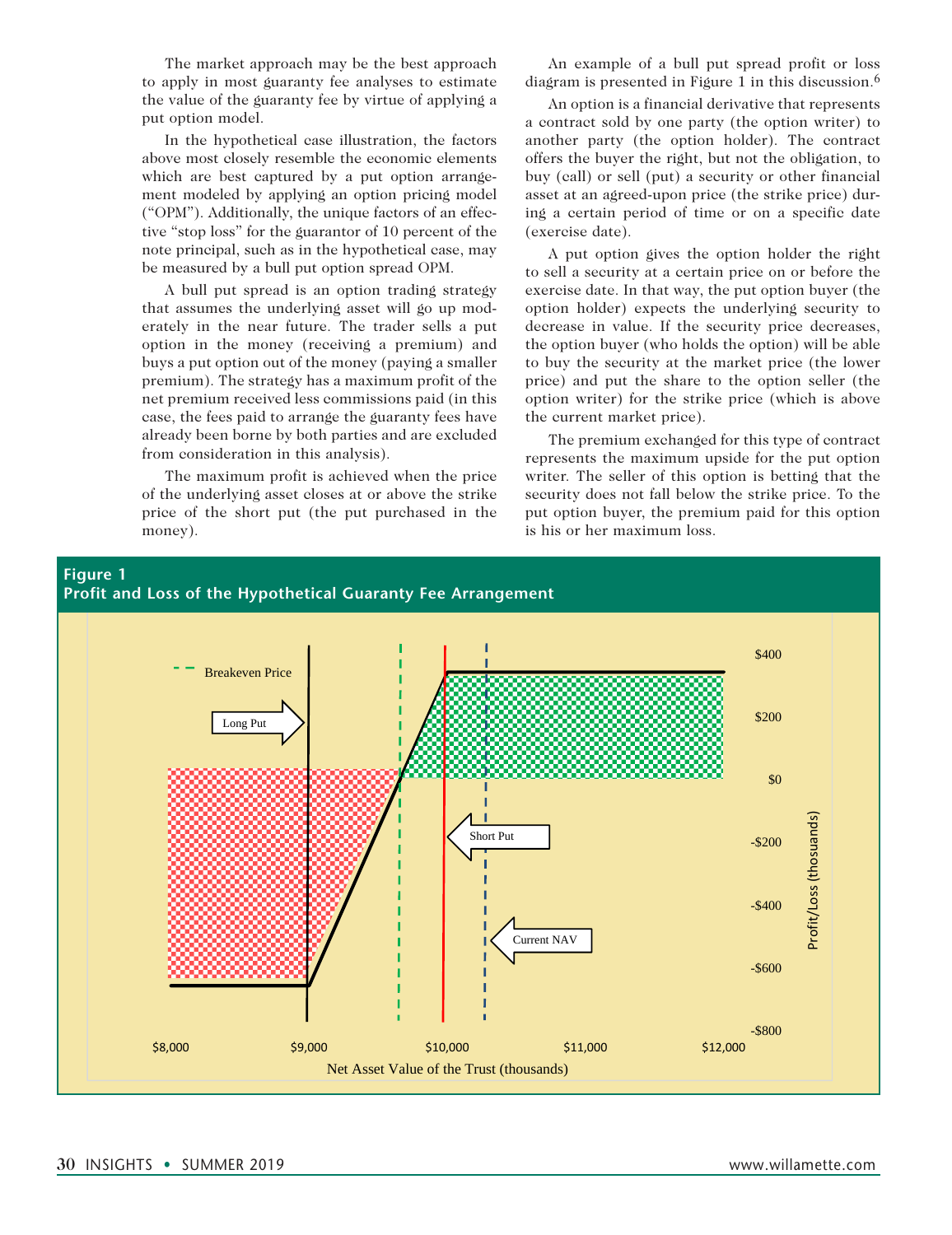If the market price does not decrease below the strike price during the time period of the option contract, the option is denoted as expiring worthless.

However, if the option is exercised while the security market price is below the strike price, the put option holder economically benefits from the price difference of the market price and the strike price, less the option premium paid for this right.

Options that are able to be exercised during the life of the option are denoted as American options. Options that can only be exercised at the exercise date are denoted as European options. In either case, the fee (or premium) that the parties to a put option agreement (or contract) agree to needs to be estimated.

The most widely used option premium pricing model applied to estimate the premium exchanged from the buyer (who is long the contract) to the seller (who is short the contract) is the Black-Scholes option pricing model ("BSOPM").

The basic BSOPM depends on five valuation variables. These variables are as follows:

- 1. The current price of the underlying asset (the spot price)
- 2. The exercise price of the option (the exercise price)
- 3. The length of time to the expiration of the option
- 4. The risk-free interest rate
- 5. The standard deviation of the annual rate of return on the underlying asset(s)

The BSOPM is expressed in two parts, by the call option value and the put option value, as follows:

Call option value (C) =  $S \times N(d_1) - Xe^{-rt} \times N(d_2)$ Put option value (P) =  $Xe^{-rt} \times N(-d_2) - S \times N(-d_1)$ 

where:

*S* = Stock price

*X or E* = Exercise (strike) price

*N( )* = Value of cumulative normal distribu tion at the point ( )

$$
d_1 = \frac{\ln(S/E) + (r + \sigma^2/2)^t}{\sigma\sqrt{t}}
$$

 $d_2 = d_1 - \sigma \sqrt{t}$ *ln* = Natural logarithm

- 
- *r* = Short-term riskless rate (continuously compounded)
- $t =$  Time to expiration, in years
- *e* = Base of natural logarithms
- σ = Annual standard deviation of return (usually referred to as "volatility")

In the hypothetical case example, the analyst could use the BSOPM to estimate the price of two theoretical put options that mirror the attributes of the guaranty arrangement in order to estimate the fair market value of the guaranty fee.

**"The most widely used option premium pricing model applied to estimate the premium exchanged from the buyer . . . to the seller . . . is the Black-Scholes option pricing model. . . ."**

The first put option would have an exercise price at the

value of the note ("Option 1") and second put option would have an exercise price 10 percent below the value of the note ("Option 2").

The difference in the prices of Option 1 and Option 2 is the fair market value of the guaranty fee.

That is because an investor assuming the same (or similar) risk of the guarantor would buy Option 1 and sell Option 2, thus locking in a maximum profit and minimizing his or her potential losses to the first 10 percent of the drop in the value of the underlying asset.

In applying the BSOPM to estimate the put value of Option 1 and Option 2, the analyst determines the following:

- 1. The expected volatility of the underlying asset portfolio held by the borrower
- 2. The time period of the guaranty fee
- 3. The risk-free rate during the duration of the guaranty
- 4. The dividend yield on the underlying assets held by the borrower (if any)<sup>7</sup>

The most complicated input (and the most material driver of the option values) is expected volatility. In most interfamily loan guaranty fee scenarios, the analyst will be dealing with private investment assets, so either a look-through approach (looking at the underlying assets of the private investment assets) or comparable approach (looking at guideline or comparable publicly traded volatile assets) is used.

Further, if the borrower has meaningful collateral to pledge, the value of that collateral should be analyzed, during the holding period, to analyze if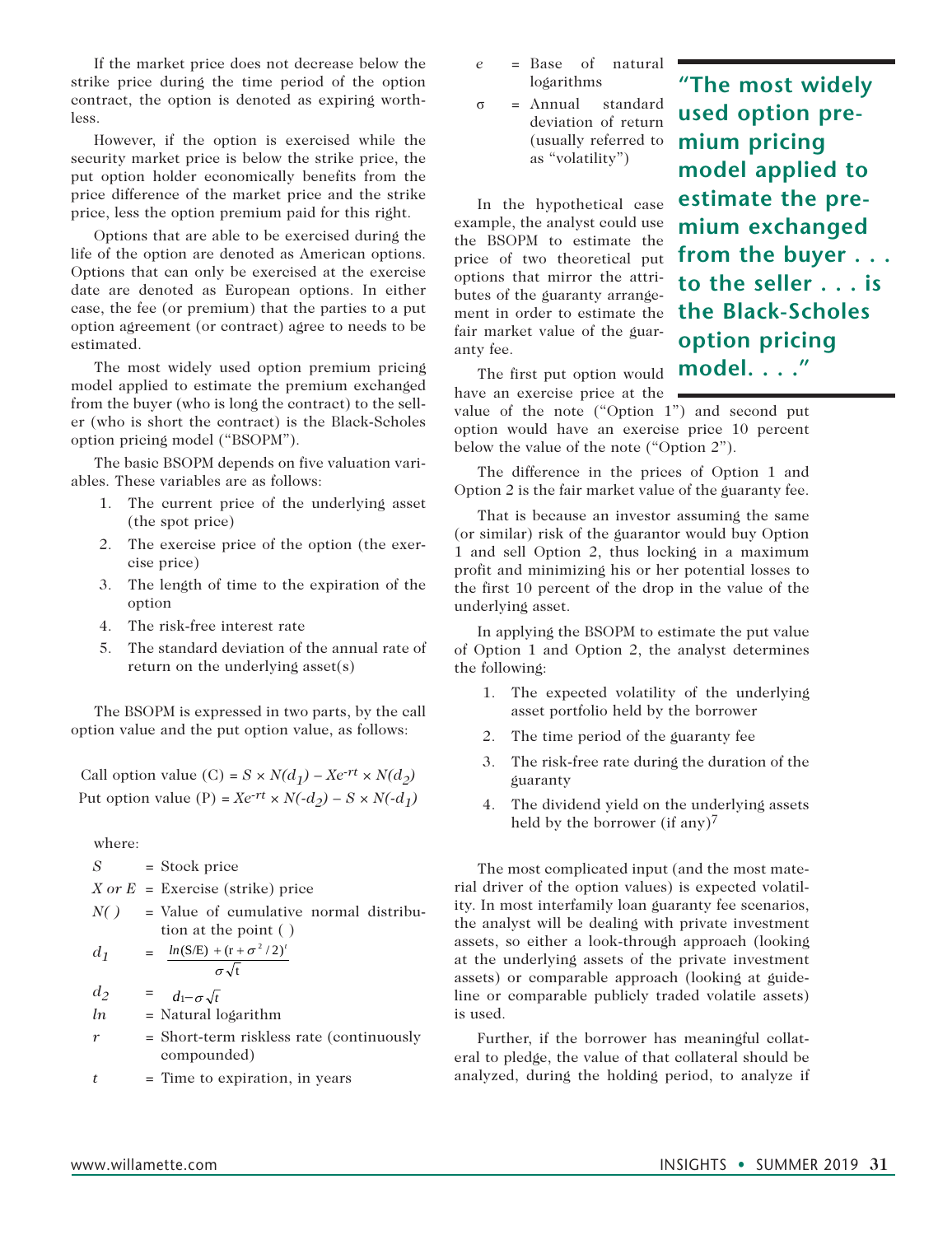there is more or reduced risk regarding the creditworthiness of the borrower.

If the borrower has additional assets, say, positive equity in the trust, then the current price of the underlying assets used in the BSOPM formula makes the put options not at-the-money but out-of-themoney (i.e., lowering the value of the guaranty fee).

In analyzing the spread (or differential) between the cost to buy Option 1 for a premium and sell Option 2 for a premium, the cost of this bull put spread analyzes the probability that the guarantor payment of the value is at risk.

The difference in value between these two instruments (the net premium) of this position is the amount that represents the fair market value of the guaranty fee if paid by the borrower to the guarantor all at once on the effective date of the guaranty in order for the guarantor to assume the risk under the terms and obligations of the guaranty.

#### **Illustrative Example**

Exhibit 1 illustrates a hypothetical calculation of the guaranty fee derived by the use of the bull put spread BSOPM presented in this discussion.

Consistent with the hypothetical example used throughout this discussion, Figure 1 illustrates the same hypothetical guarantor potential profit or loss.

Exhibit 1 illustrates that the guarantor is willing to accept a guaranty fee of \$345,000 to be liable for up to the first 10 percent of the \$10 million note principal if default occurs (assuming the note accrues until maturity in year nine and that interest is paid annually or accrued therein). That is, the guarantor is willing to be compensated \$345,000 to be potentially liable to the seller for up to \$1 million under the guaranty arrangement. This amount is predicated on the simplifying assumptions that (1) the guaranty is a nine-year term, (2) the trust has some positive equity value of \$250,000 cash to satisfy administrative expenses and some (if not all) interest payments, (3) interest (if not paid) can accrue until maturity, (4) the risk of default is likely at the maturity of the note, and (5) the trust assets have a volatility of 20 percent.

In fact, Figure 1 illustrates the potential profit or loss of the guarantor in this hypothetical scenario. The maximum profit for the guarantor (the green area) is the premium received (the \$345,000); whereas, the maximum loss for the guarantor (the red area) is the maximum potential guaranty amount net of the guaranty fee (or premium) received (\$655,000 or \$1 million less the guaranty fee of \$345,000).

## **Summary and Conclusion**

Guaranty fees for intrafamily promissory note transactions are becoming more commonly used by families in estate and gift tax regulated transactions.

This discussion provided a background about guaranty fees and some valuation considerations during the guaranty fee analysis. Although this discussion provided an example and a means to estimate that guaranty fee, every guaranty fee arrangement is unique, and each valuation will be different based on case-specific facts and circumstances. That is, the BSOPM may be a method to estimate the intrafamily guaranty but it may not be the best method (or the only method) to apply in all situations.

The guaranty fee analysis can be quite complicated. A robust analysis is often required to analyze the factors in each situation.

Guaranty fee valuation reports prepared for a gift (or estate) tax filing purpose often require a qualified appraisal report. This type of report can assist the taxpayer in establishing "adequate disclosure" under the requirements set forth by the Service in Regulation 301.6501(c)-1(f)(3).

If the taxpayer can document that the guaranty fee paid by the borrower to the guarantor is at an arm's-length amount that is consistent with the fair market value of the guaranty, then the taxpayer would disclose and report to the Service that no gift was made by virtue of the guaranty among the parties.

#### Notes:

- 1. *Merriam-Webster's Collegiate Dictionary*, 11th edition (Springfield, MA: Merriam-Webster, 2003), 554.
- 2. *Funk & Wagnalls Standard Desk Dictionary* (New York: Funk & Wagnalls, 1984), 285.
- 3. See I.R.C. Section 1274(d)(1)(C).
- 4. I.R.C. Section 7872(e)(1): The term ''belowmarket loan'' means any loan if (a) in the case of a demand loan, interest is payable on the loan at a rate less than the applicable federal rate or (b) in the case of a term loan, the amount loaned exceeds the present value of all payments due under the loan.
- 5. Martin M. Shenkman, Esq., Heckerling Institute 2017, Thursday, Day 4, Notes (January 13, 2017), 17 (provided by Leimberg Information Services, Inc., Steve Leimberg's Estate Planning Email Newsletter Archive Message #2504).
- 6. http://www.theoptionsguide.com/bull-put-spread. aspx
- 7. The basic BSOPM can be modified for dividends on the underlying assets.